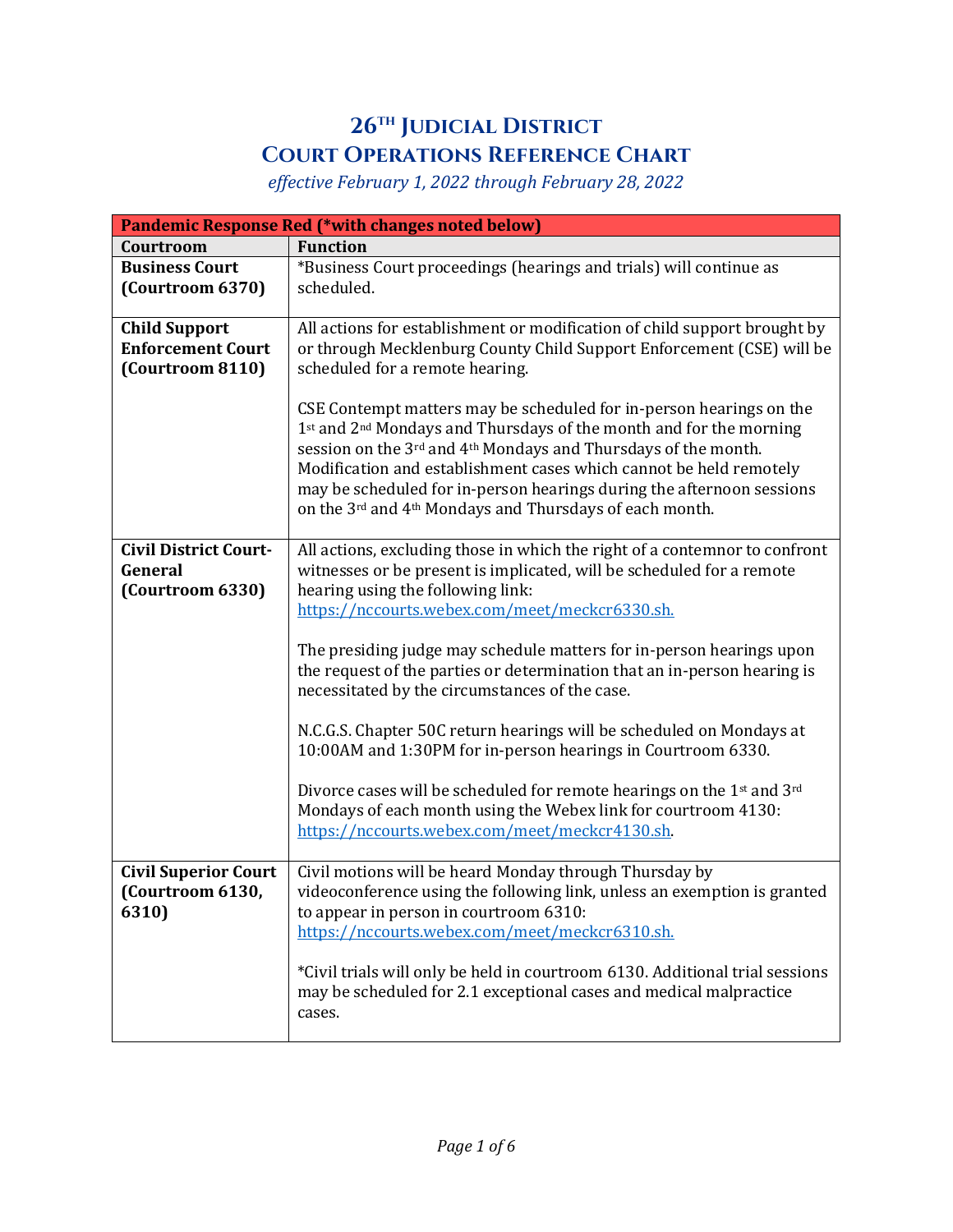| <b>Criminal District</b> | *All criminal matters in district court will be scheduled in accordance |                                    |                                                                         |                                    |                                                                            |
|--------------------------|-------------------------------------------------------------------------|------------------------------------|-------------------------------------------------------------------------|------------------------------------|----------------------------------------------------------------------------|
| Court                    | with the structure set forth below:                                     |                                    |                                                                         |                                    |                                                                            |
| (Courtroom 1130,         |                                                                         |                                    |                                                                         |                                    |                                                                            |
| 1150, 4130, 4150,        |                                                                         | 1/31/2022                          | 2/7/2022                                                                | 2/14/2022                          | 2/21/2022                                                                  |
| 4170, 4310, 4330)        |                                                                         |                                    | First                                                                   | First                              | First                                                                      |
|                          |                                                                         |                                    | Appearance                                                              | Appearance                         | Appearance                                                                 |
|                          |                                                                         |                                    | (hybrid) 9AM-                                                           | (hybrid) 9AM-                      | (hybrid) 9AM-                                                              |
|                          |                                                                         |                                    | 12PM (Cap of                                                            | 12PM (Cap of                       | 12PM (Cap of                                                               |
|                          | 1130                                                                    |                                    | $55$ );                                                                 | $55$ );                            | $55$ );                                                                    |
|                          |                                                                         |                                    | Probable Cause                                                          | Probable Cause                     | Probable Cause                                                             |
|                          |                                                                         |                                    | Administrative                                                          | Administrative                     | Administrative                                                             |
|                          |                                                                         |                                    | 1:30PM-3PM                                                              | 1:30PM-3PM                         | 1:30PM-3PM                                                                 |
|                          |                                                                         | First                              | First                                                                   | First                              | First                                                                      |
|                          |                                                                         | Appearance                         | Appearance                                                              | Appearance                         | Appearance                                                                 |
|                          |                                                                         | 9AM-3PM;                           | 9AM-3PM;                                                                | 9AM-3PM;                           | 9AM-3PM;                                                                   |
|                          | 1150                                                                    | Probable                           | Probable                                                                | Probable                           | Probable                                                                   |
|                          |                                                                         | Cause/Bond                         | Cause/Bond                                                              | Cause/Bond                         | Cause/Bond                                                                 |
|                          |                                                                         | Hearings 3PM-                      | Hearings 3PM-                                                           | Hearings 3PM-                      | Hearings 3PM-                                                              |
|                          |                                                                         | 5PM                                | 5PM                                                                     | 5PM                                | 5PM                                                                        |
|                          |                                                                         | Domestic                           | Domestic                                                                | Domestic                           | Domestic                                                                   |
|                          | 4130                                                                    | Violence<br><b>Criminal Trials</b> | Violence<br><b>Criminal Trials</b>                                      | Violence<br><b>Criminal Trials</b> | Violence<br><b>Criminal Trials</b>                                         |
|                          |                                                                         |                                    |                                                                         | Criminal                           | Criminal                                                                   |
|                          |                                                                         | Criminal Trials*                   | Criminal Trials*                                                        | Trials*                            | Trials*                                                                    |
|                          | 4310                                                                    |                                    |                                                                         |                                    |                                                                            |
|                          |                                                                         | *Non-Complex<br>Trials (26 cases   | *Non-Complex<br>Trials (26 cases per                                    | *Complex (Time                     | *Complex (Time                                                             |
|                          |                                                                         | per session)                       | session)                                                                | Specific                           | Specific                                                                   |
|                          |                                                                         |                                    |                                                                         | Calendaring)                       | Calendaring)                                                               |
|                          |                                                                         |                                    |                                                                         | Recovery<br>Court/Gun              |                                                                            |
|                          |                                                                         |                                    |                                                                         | Permit Appeals                     |                                                                            |
|                          | 4330                                                                    |                                    |                                                                         | (Friday                            |                                                                            |
|                          |                                                                         |                                    |                                                                         | Afternoon via                      |                                                                            |
|                          |                                                                         |                                    |                                                                         | Webex)                             |                                                                            |
|                          |                                                                         |                                    |                                                                         |                                    |                                                                            |
|                          |                                                                         |                                    |                                                                         |                                    | All first appearance hearings for in-custody defendants will be conducted  |
|                          |                                                                         |                                    | remotely at 9:00AM on the Webex platform using:                         |                                    |                                                                            |
|                          |                                                                         |                                    | https://nccourts.webex.com/meet/MeckWebA.sh.                            |                                    |                                                                            |
|                          |                                                                         |                                    |                                                                         |                                    |                                                                            |
|                          |                                                                         |                                    | Victims and family members may participate in the remote first          |                                    |                                                                            |
|                          |                                                                         |                                    | appearance hearings using the MeckWebA link.                            |                                    |                                                                            |
|                          |                                                                         |                                    |                                                                         |                                    |                                                                            |
|                          |                                                                         |                                    | Defendants who have been released from custody prior to the scheduled   |                                    |                                                                            |
|                          |                                                                         |                                    | first appearance hearing do not need to appear in court or on Webex.    |                                    |                                                                            |
|                          |                                                                         |                                    | Defense counsel will be assigned, and a court date will be communicated |                                    |                                                                            |
|                          |                                                                         |                                    |                                                                         |                                    | by mail and can be obtained by calling the Public Defender's Office or the |
|                          | Clerk of Superior Court's Office.                                       |                                    |                                                                         |                                    |                                                                            |
|                          | *Misdemeanor bond hearings will be held on Wednesdays during the        |                                    |                                                                         |                                    |                                                                            |
|                          |                                                                         |                                    |                                                                         |                                    |                                                                            |
|                          | afternoon session.                                                      |                                    |                                                                         |                                    |                                                                            |
|                          |                                                                         |                                    |                                                                         |                                    |                                                                            |
|                          |                                                                         |                                    | *Misdemeanor probation violations and probation violation probable      |                                    |                                                                            |
|                          |                                                                         |                                    | cause hearings will be held during the Friday morning sessions of the   |                                    |                                                                            |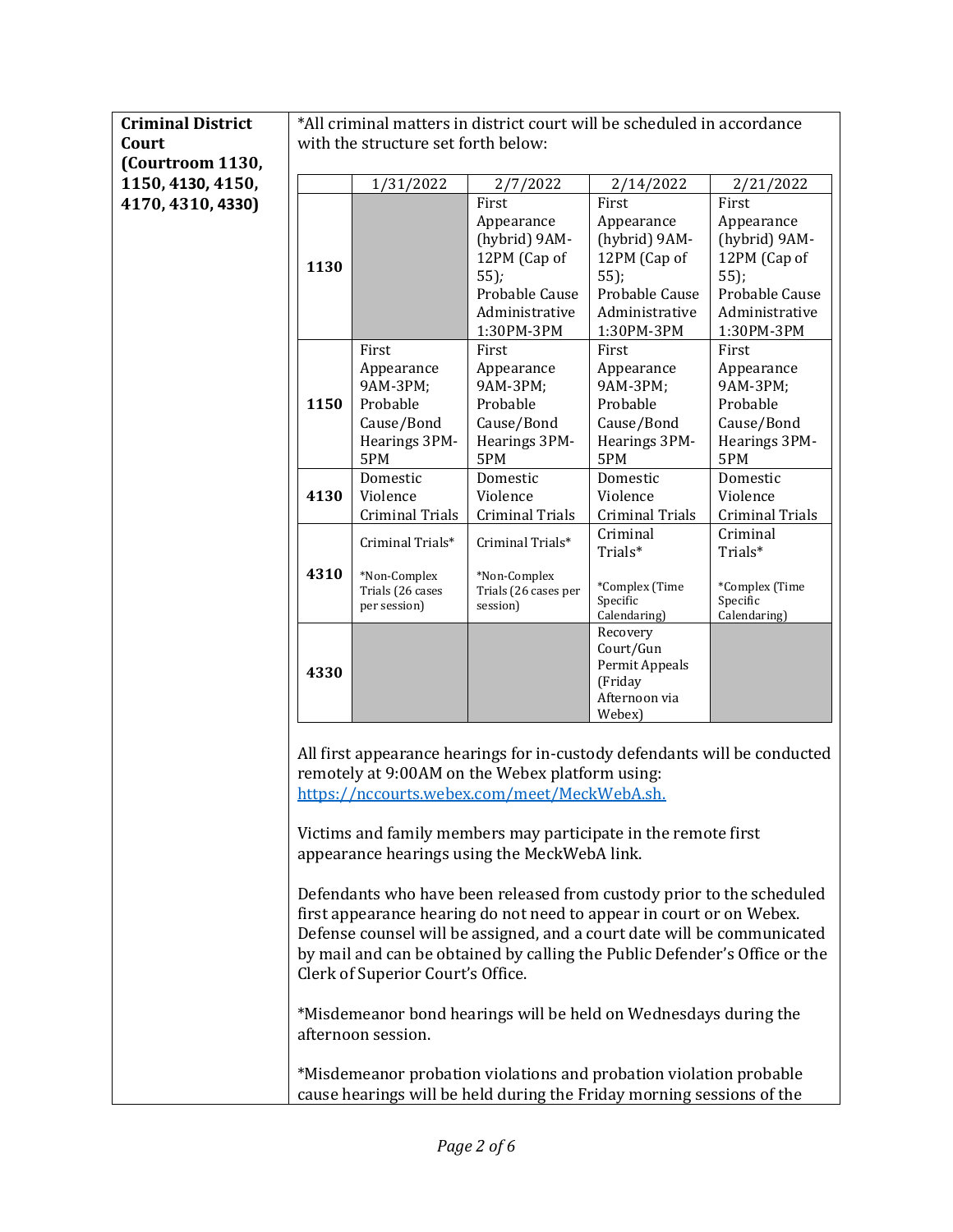|                                                                      | court in which the judgment was entered. The non-domestic violence<br>probation violation matters will be held on Friday mornings in<br>courtroom 4310 during the month of February 2022. Domestic violence<br>probation violation matters will be held on Friday mornings in<br>courtroom 4130 during the month of February 2022.                                                                                                                                                                                                                                                                                                                                                                                                                                                                                                                                                                                                                                                                                                      |
|----------------------------------------------------------------------|-----------------------------------------------------------------------------------------------------------------------------------------------------------------------------------------------------------------------------------------------------------------------------------------------------------------------------------------------------------------------------------------------------------------------------------------------------------------------------------------------------------------------------------------------------------------------------------------------------------------------------------------------------------------------------------------------------------------------------------------------------------------------------------------------------------------------------------------------------------------------------------------------------------------------------------------------------------------------------------------------------------------------------------------|
| <b>Criminal Superior</b><br>Court<br>(Courtroom 5310,<br>5350, 5370) | Criminal administrative court will operate in courtroom 5310.<br>Arraignments will be held on Monday through Thursday. Administrative<br>settings for homicide cases will continue to be heard on Thursdays<br>during the felony crime and habitual felon team weeks. Bond hearings<br>will be scheduled for Fridays. A limited number of cases will be<br>scheduled in four ninety-minute blocks each day. On Monday through<br>Thursday, eight (8) cases will be scheduled per quad. On Fridays, six (6)<br>cases will be scheduled per quad.<br>Probation probable cause hearings will be held every Monday in<br>courtroom 5350. Probation violation hearings will be suspended.<br>Criminal trials will only operate in courtroom 5370. Should the civil trial<br>docket in courtroom 6130 conclude during a session of court, then that<br>courtroom may be used for the trial of criminal cases if the necessary<br>personnel are available to staff it and there are criminal cases on the<br>criminal calendar to be resolved. |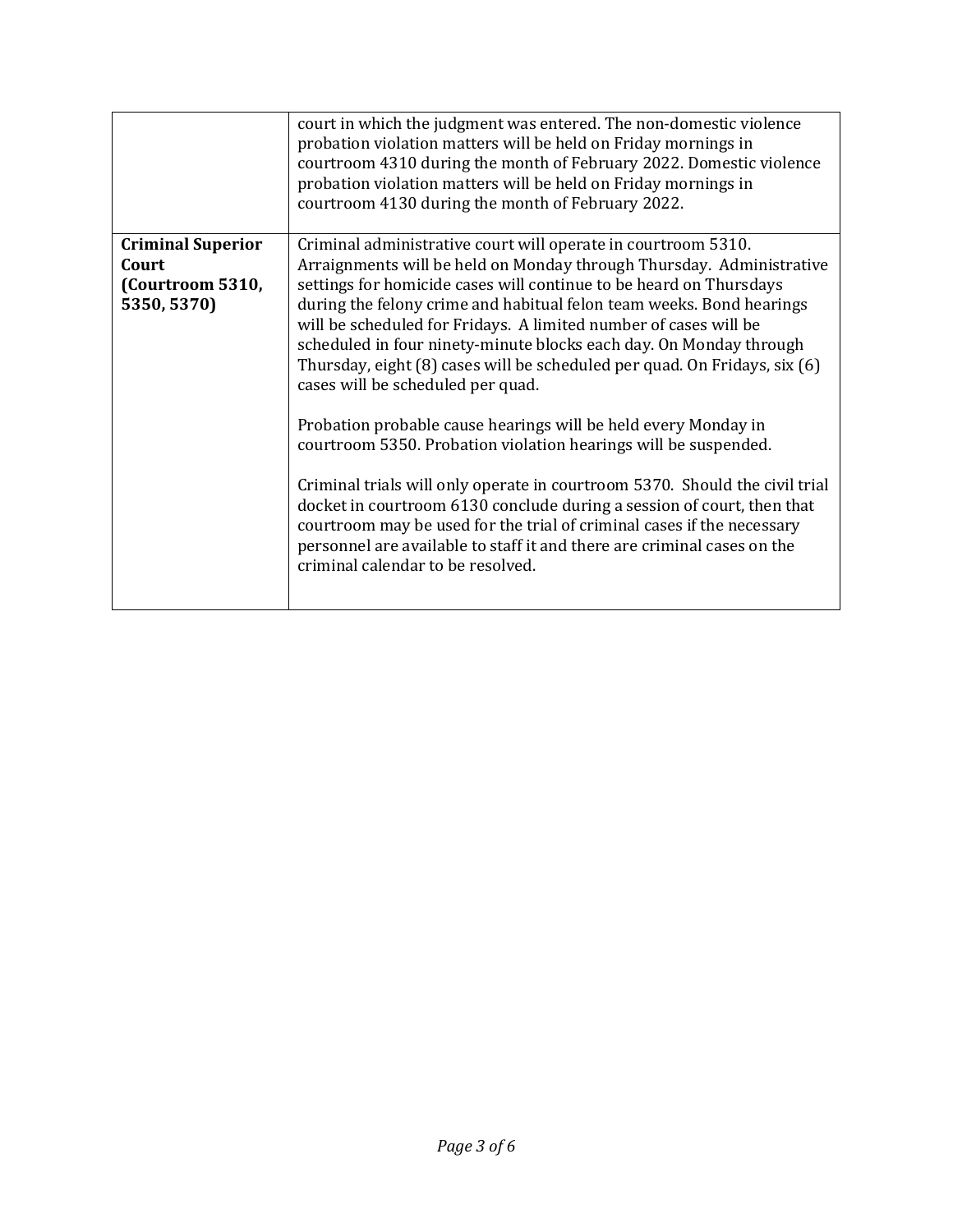| <b>Domestic Court</b><br><i>(including)</i><br>Divorces)<br>(Courtroom 6350,<br>8100, 8130, 8150,<br>8170, 8300, 8310) | All domestic court hearings, except those in which the right of a<br>contemnor to confront witnesses or be present is implicated by the<br>proceeding, will be scheduled for a remote hearing.<br>*Domestic court matters that cannot be heard remotely may be<br>scheduled for in-person hearings in accordance with the structure set<br>forth below. |                                                                                                                                                                            |                                                                                                              |                                                                                                                                                                            |                                                                             |                                                   |
|------------------------------------------------------------------------------------------------------------------------|---------------------------------------------------------------------------------------------------------------------------------------------------------------------------------------------------------------------------------------------------------------------------------------------------------------------------------------------------------|----------------------------------------------------------------------------------------------------------------------------------------------------------------------------|--------------------------------------------------------------------------------------------------------------|----------------------------------------------------------------------------------------------------------------------------------------------------------------------------|-----------------------------------------------------------------------------|---------------------------------------------------|
|                                                                                                                        |                                                                                                                                                                                                                                                                                                                                                         | Virtual                                                                                                                                                                    | In Person                                                                                                    | In Person                                                                                                                                                                  | In Person                                                                   | Virtual                                           |
|                                                                                                                        | Week<br>$\mathbf{1}$                                                                                                                                                                                                                                                                                                                                    | M<br>(AM)<br>Motions<br>(staggered<br>throughout<br>the morning)<br>(PM)<br>Temporary<br>Child<br>Support and<br>PSS (by<br>Affidavit or<br>Judge may<br>grant<br>hearing) | T<br>Contempts<br>(14 staggered<br>throughout<br>the day)                                                    | W<br>9:00<br>Pretrials<br>(always<br>VIRTUAL)<br>9:30 Clean<br>Up (always<br><b>VIRTUAL</b> )<br>followed by<br>Trials (in<br>person<br>option)                            | Th<br>Staggered<br>Calendar<br>Calls<br>and Trials<br>(in person<br>option) | F<br>Staggered<br>Calendar<br>Calls<br>and Trials |
|                                                                                                                        | Week<br>$\mathbf{2}$                                                                                                                                                                                                                                                                                                                                    | Trials                                                                                                                                                                     | Pro Se Day<br>(14 staggered<br>throughout<br>the day)<br>(Pro Se<br>Trials,<br>Motions,<br>and<br>Contempts) | Pro Se<br>morning<br>(6 staggered<br>throughout<br>the morning)<br>(Pro Se Trials<br>or Motions)<br>(No)<br>contempts)<br>(Attorney)<br>Trials PM<br>(in person<br>option) | Trials (in<br>person<br>option)                                             | Trials                                            |
|                                                                                                                        | Week<br>3                                                                                                                                                                                                                                                                                                                                               | Trials                                                                                                                                                                     | Trials (in<br>person<br>option)                                                                              | Trials (in<br>person<br>option)                                                                                                                                            | Trials (in<br>person<br>option)                                             | Trials                                            |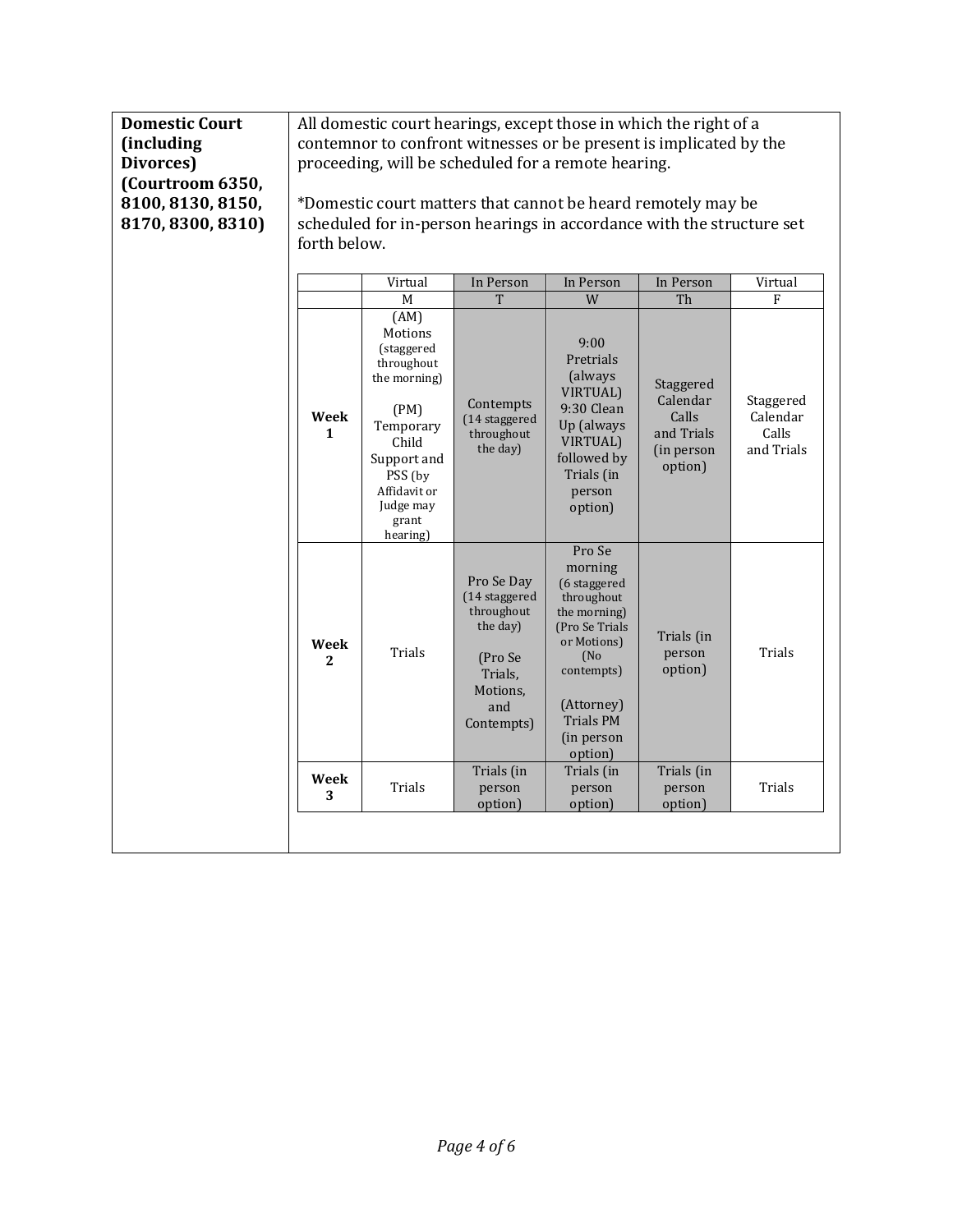| <b>Domestic Violence</b>                                         | Ex-Parte Filing and Scheduling                                                                                                                                                                                                                                                                                                                                                                        |
|------------------------------------------------------------------|-------------------------------------------------------------------------------------------------------------------------------------------------------------------------------------------------------------------------------------------------------------------------------------------------------------------------------------------------------------------------------------------------------|
| <b>Court-Civil</b>                                               | Safe Alliance-assisted complaints seeking Ex-Parte relief through N.C.G.S.                                                                                                                                                                                                                                                                                                                            |
| (Courtroom 4110,                                                 | Chapter 50B will be scheduled for remote hearing on the Webex                                                                                                                                                                                                                                                                                                                                         |
|                                                                  |                                                                                                                                                                                                                                                                                                                                                                                                       |
| 4130)                                                            | platform using the link for courtroom 4130.                                                                                                                                                                                                                                                                                                                                                           |
|                                                                  | All Ex-Parte requests will be scheduled for remote hearing on the Webex<br>platform using the link for courtroom 4130. Plaintiffs who file at the<br>customer service window in the Clerk of Court - Civil Suite 3725 on the<br>third floor of the Mecklenburg County Courthouse will participate in the<br>remote hearing from conference room 6513 from 11:00am to 12:00pm<br>and 1:30pm to 2:30pm. |
|                                                                  | <b>Return Hearing Scheduling</b><br>All return hearings will be scheduled in courtroom 4110 according to the<br>Civil Domestic Violence Scheduling Plan for the 26 <sup>th</sup> Judicial District.                                                                                                                                                                                                   |
| <b>IVC Hearings</b>                                              | *Involuntary civil commitments before magistrates will be held in<br>Hearing Room 2 (6527) in the Alternative Resolution Suite 6510 on<br>Monday through Friday.                                                                                                                                                                                                                                      |
|                                                                  | Involuntary commitment hearings before the district court will be<br>conducted remotely on the Webex platform.                                                                                                                                                                                                                                                                                        |
| <b>Jury Duty</b>                                                 | All grand jury proceedings will continue as scheduled.                                                                                                                                                                                                                                                                                                                                                |
|                                                                  | Jurors summoned to appear should follow their reporting time and<br>instructions listed on their jury summons.                                                                                                                                                                                                                                                                                        |
| Juvenile-A/N/D<br>Court<br>(Courtroom 8330,<br>8350, 8370, 8390) | All abuse neglect and dependency hearings, except for termination of<br>parental rights, adjudication, and disposition hearings, will be scheduled<br>for a remote hearing.                                                                                                                                                                                                                           |
|                                                                  | Matters that cannot be heard remotely may be scheduled for the<br>designated in-person hearing day for each geo-district.                                                                                                                                                                                                                                                                             |